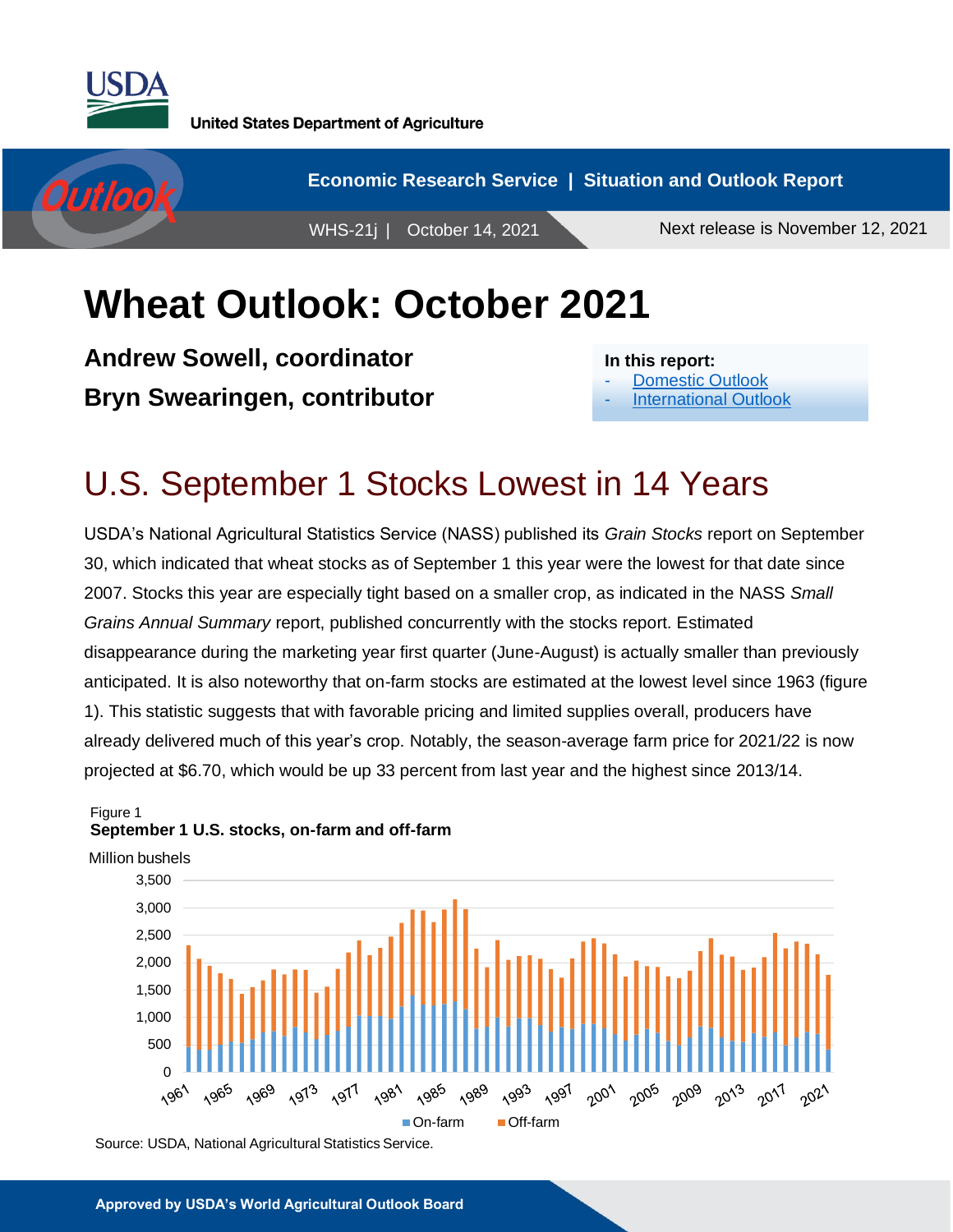# <span id="page-1-0"></span>Domestic Outlook

#### Domestic Changes at a Glance:

- U.S. wheat production is lowered this month based on revised figures from the September 30 *Small Grains Summary* report published by USDA's National Agricultural Statistics Service (NASS).
	- $\circ$  Hard Red Winter (HRW) production is estimated down 27 million bushels to 749 million based on lower estimated yield.
	- o Soft Red Winter (SRW) production is estimated 5 million bushels lower at 361 million with reductions to both area harvested and yield.
	- o Hard Red Spring (HRS) is lowered 8 million bushels to 297 million as reduced area harvested more than offsets the impact of a higher yield. The harvested-toplanted ratio for HRS is estimated at 89 percent, which is much smaller than usual as drought conditions resulted in historically large abandonment for this class.
	- $\circ$  White wheat is lowered 13 million bushels to 201 million with lower yield more than offsetting a slight increase to area harvested.
	- $\circ$  Durum production is raised slightly (3 million bushels) to 37 million, but is still the lowest since 1961. Area harvested and yields are both increased marginally.
- According to the latest NASS *Crop Progress* report, winter wheat plantings for 2022/23 have begun, with seeding estimated to be 60 percent complete in the primary 18 producing States, as of October 10. This is equal to the planting pace for the recent 5 year average and slightly behind the 66 percent planted at the same point last year.
- Seed use for 2020/21 is revised upward by 3 million bushels to 64 million with HRS accounting for most of the change, while other classes were revised only slightly higher. With stocks and total consumption unchanged, feed and residual is adjusted lower to offset.
- Feed and residual use for 2021/22 is lowered by 25 million bushels to 135 million based on lower-than-expected disappearance during the marketing year first quarter (June-August), as implied by the NASS *Grain Stocks* report. Also supporting the lower feed and residual estimate for the marketing year is the smaller production figure provided by NASS as well as expectations that wheat will largely be priced out of feed rations for the remainder of the marketing year based on uncompetitive forward pricing relative to corn.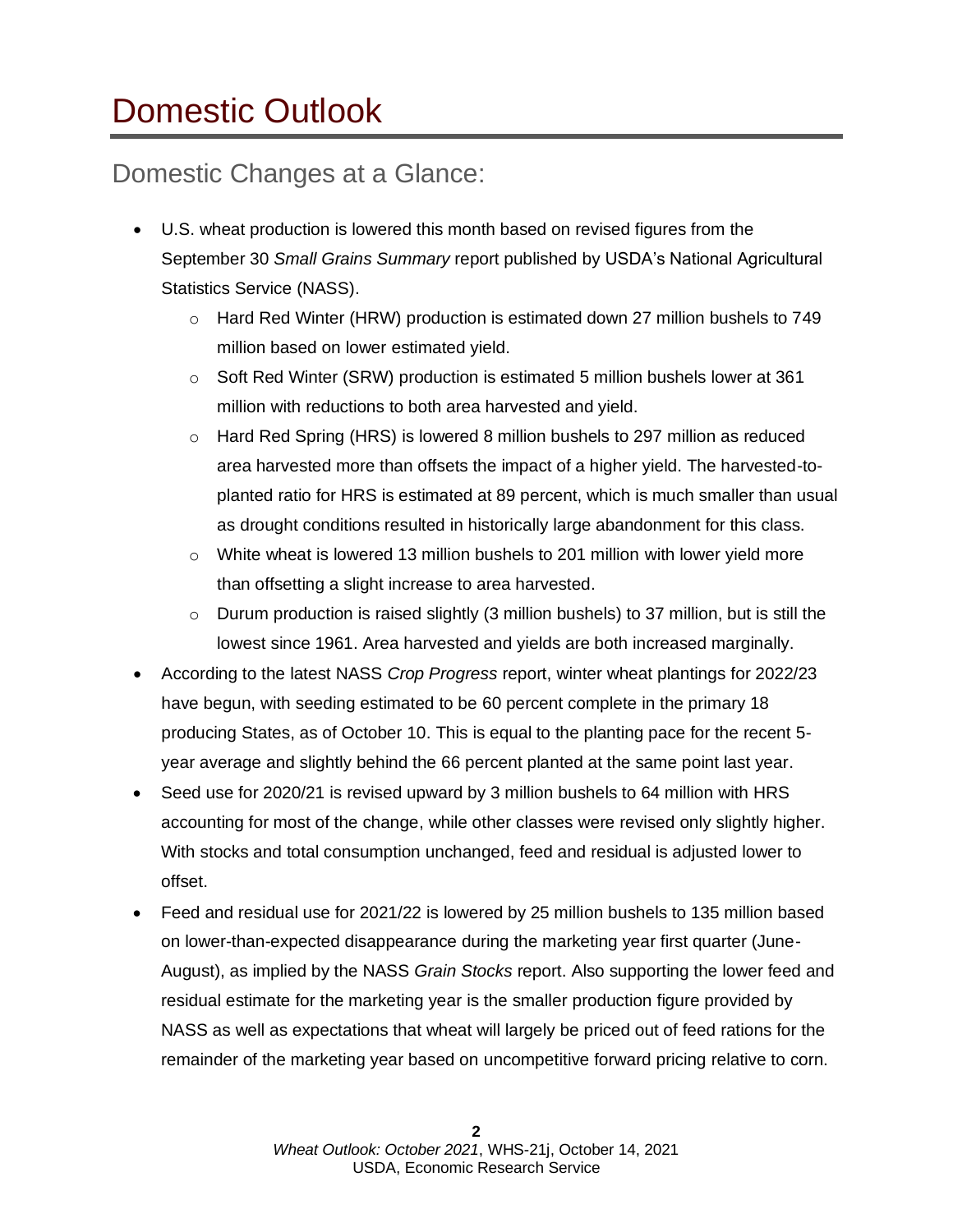- The 2021/22 all-wheat export forecast is unchanged at 875 million bushels, but there are offsetting changes to individual classes. HRW exports are raised 5 million bushels to 360 million based on a strong pace of export sales and tight competitor supplies. On the other hand, White wheat exports are reduced 5 million bushels to 155 million based on a weak pace of export sales and historically tight supplies. Indonesia's recent willingness to purchase SRW instead of Soft White is an indication of some price elasticity in White wheat export demand.
- The 2021/22 all-wheat import forecast is reduced 10 million bushels to 125 million on the pace of trade. HRS and Durum are each reduced by 5 million bushels to 60 million and 50 million bushels, respectively. Both the HRS and durum crops were significantly impacted by drought in the Northern Plains this year, resulting in tight supplies and higher prices. However, imports in the first quarter of the marketing year (June through August) were limited for both classes as production in Canada, the main supplier, was also impacted by drought.
- First quarter (June-August) exports totaled 250 million bushels, down 9 percent from the first quarter of last year. According to USDA's Foreign Agricultural Service Export Sales data (as of September 30), total U.S. commitments—accumulated exports plus outstanding sales—are approximately 11.4 million metric tons, down 21 percent from last year. Exports for the full June-May marketing year, at 875 million bushels, are projected down 12 percent from the previous year. The pace of shipments and sales has lagged somewhat in the early months of 2021/22 but is expected to pick up later in the marketing year with more buyers anticipated to return to U.S. wheat as competitor supplies become tighter.
- The 2021/22 Season-Average Farm Price (SAFP) is raised \$0.10 per bushel to \$6.70 based on stronger-than-expected farmgate prices as reported in the September 30 NASS *Agricultural Prices* report. The August 2021 all-wheat farmgate price was estimated at \$7.13, which is up from \$6.26 in July 2021 and substantially above the \$4.54 in August 2020. Stronger futures prices in the last month also contribute to expectations that the farmgate wheat price in the coming months will continue to be robust.
- The major changes to the U.S. all-wheat balance sheet are summarized in table 1.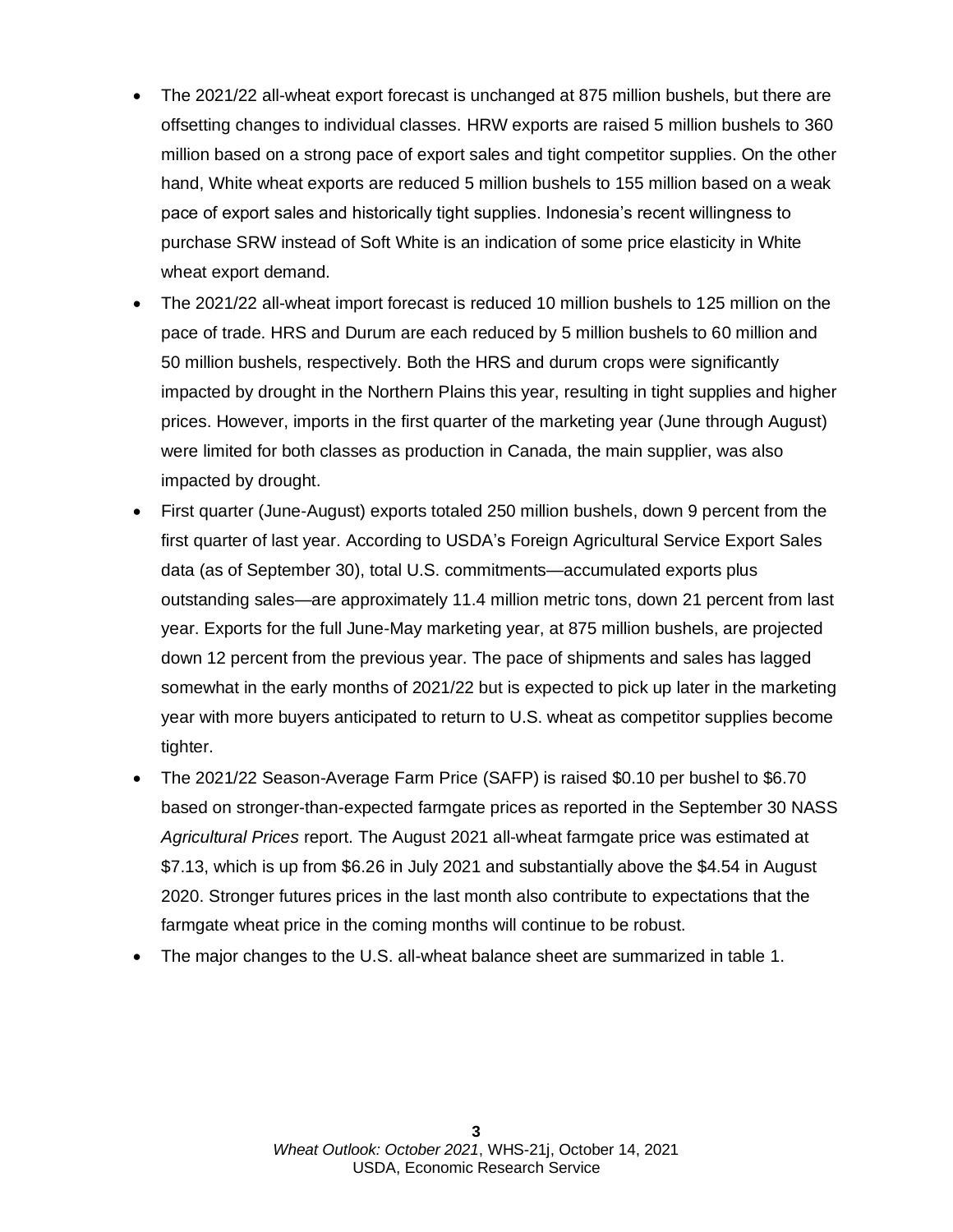| Table 1 - U.S. wheat supply and use at a glance 2021/22 (in million bushels)                      |                           |                             |                                                                     |             |                                                                                                                           |  |  |  |  |
|---------------------------------------------------------------------------------------------------|---------------------------|-----------------------------|---------------------------------------------------------------------|-------------|---------------------------------------------------------------------------------------------------------------------------|--|--|--|--|
| <b>Balance</b><br>sheet item                                                                      | 2020/21<br><b>October</b> | 2021/22<br><b>September</b> | 2021/22<br>2021/22<br>Change<br>month to<br><b>October</b><br>month |             | <b>Comments</b>                                                                                                           |  |  |  |  |
| <b>Supply, total</b>                                                                              |                           |                             |                                                                     |             | <b>June-May Marketing</b><br>Year (MY)                                                                                    |  |  |  |  |
| <b>Beginning</b><br>stocks                                                                        | 1,028                     | 844                         | 845                                                                 | $+1$        | Revised figure                                                                                                            |  |  |  |  |
| Production                                                                                        | 1,828                     | 1,697                       | 1,646                                                               | $-51$       | Reduced production<br>estimate according to<br><b>USDA's National</b><br><b>Agricultural Statistics</b><br>Service (NASS) |  |  |  |  |
| Imports                                                                                           | 100                       | 135                         | 125                                                                 | $-10$       | Lower projected imports of<br>durum and Hard Red Spring<br>(HRS) on pace of trade                                         |  |  |  |  |
| Supply, total                                                                                     | 2,957                     | 2,676                       | 2,616                                                               | $-60$       |                                                                                                                           |  |  |  |  |
| <b>Demand</b>                                                                                     |                           |                             |                                                                     |             |                                                                                                                           |  |  |  |  |
| Food                                                                                              | 961                       | 964                         | 964                                                                 | $\mathbf 0$ |                                                                                                                           |  |  |  |  |
| Seed                                                                                              | 64                        | 62                          | 62                                                                  | $\mathbf 0$ | 2020/21 seed use revised<br><b>up</b>                                                                                     |  |  |  |  |
| Feed and<br>residual                                                                              | 95                        | 160                         | 135                                                                 | $-25$       | Smaller than expected<br>production and stocks<br>reported by USDA/NASS                                                   |  |  |  |  |
| Domestic,<br>total                                                                                | 1,120                     | 1,186                       | 1,161                                                               | $-25$       |                                                                                                                           |  |  |  |  |
| <b>Exports</b>                                                                                    | 992                       | 875                         | 875                                                                 | $\mathbf 0$ | Larger Hard Red Winter<br>(HRW) exports more than<br>offset smaller projected<br>White wheat exports                      |  |  |  |  |
| Use, total                                                                                        | 2,111                     | 2,061                       | 2,036                                                               | $-25$       |                                                                                                                           |  |  |  |  |
| Ending<br>stocks                                                                                  | 845                       | 615                         | 580                                                                 | $-35$       | Stocks at the lowest level<br>since 2007/08                                                                               |  |  |  |  |
| Season-<br>Average<br><b>Farm Price</b><br>(SAFP)                                                 | \$5.05                    | \$6.60                      | \$6.70                                                              | $+ $0.10$   | Stronger farm gate prices<br>as reported by USDA/NASS<br>as well as higher futures<br>prices                              |  |  |  |  |
| Source: USDA, World Agricultural Outlook Board World Agricultural Supply and Demand<br>Estimates. |                           |                             |                                                                     |             |                                                                                                                           |  |  |  |  |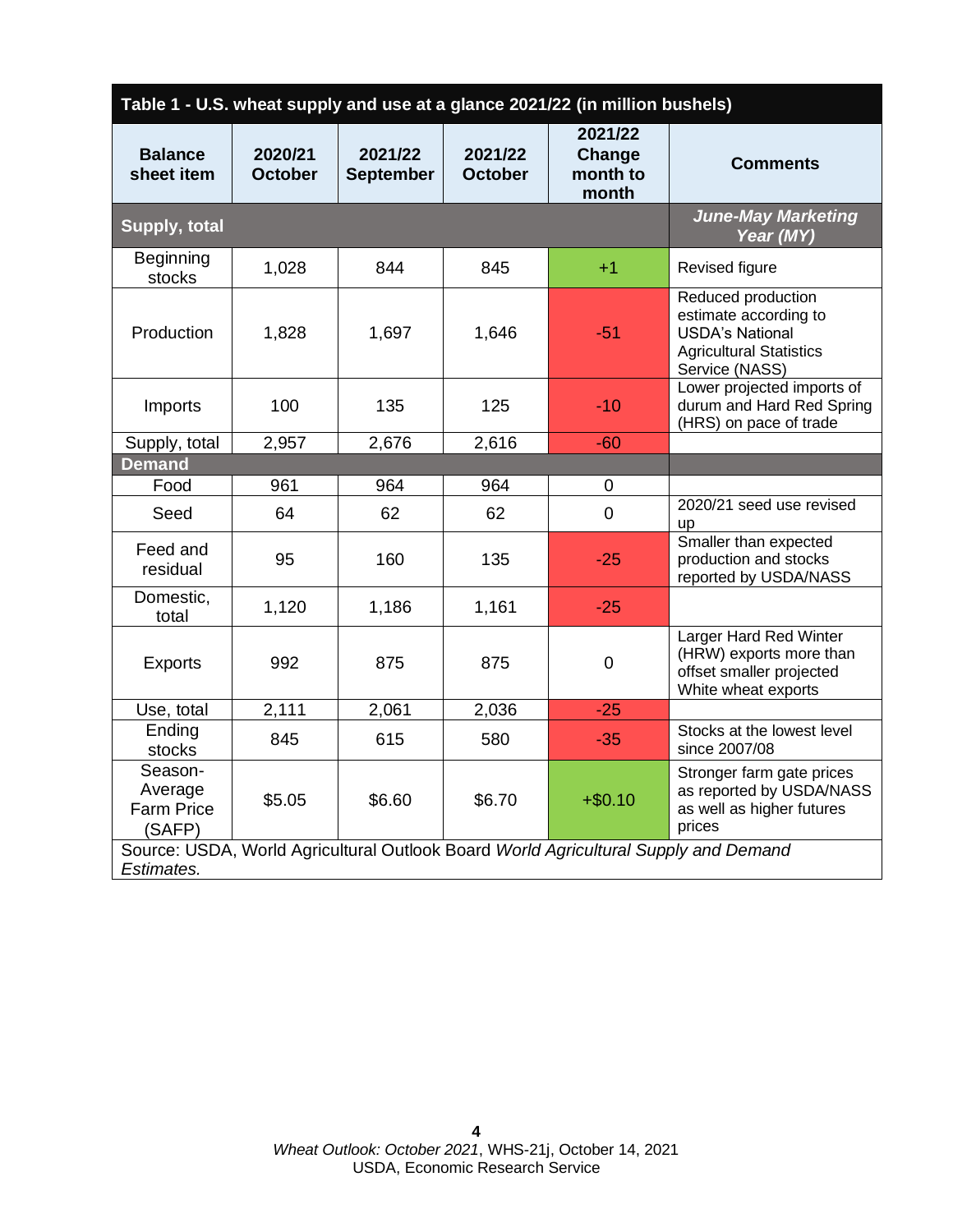# <span id="page-4-0"></span>**International Outlook**

### 2021/22 Global Wheat Production Declines Month-to-Month

Global wheat production is revised downward by 4.4 million metric tons (MT) to 775.9 million. This revision is led by significant production cuts for **Canada**, **Iran**, and the **United States** with a partially offsetting upward revision to the **European Union (EU)**. All production adjustments for 2021/22 are displayed in table 2.

| Table 2 - Wheat production at a glance (2021/22), October 2021                                                                 |                   |                     |                          |  |  |  |  |
|--------------------------------------------------------------------------------------------------------------------------------|-------------------|---------------------|--------------------------|--|--|--|--|
| Country or region                                                                                                              | Marketing year    | Production          | Month-to-month<br>change |  |  |  |  |
|                                                                                                                                |                   | <b>Million tons</b> |                          |  |  |  |  |
| World                                                                                                                          |                   | 775.9               | (4.4)                    |  |  |  |  |
| Foreign                                                                                                                        |                   | 731.1               | ۸Ŀ<br>(3.0)              |  |  |  |  |
| <b>United States</b>                                                                                                           | June-May          | 44.8                | $\mathbf{v}$<br>(1.4)    |  |  |  |  |
|                                                                                                                                |                   |                     |                          |  |  |  |  |
| <b>Brazil</b>                                                                                                                  | October-September | 7.9                 | 0.2<br>h P               |  |  |  |  |
| Canada                                                                                                                         | August-July       | 21.0                | ۸Ŀ<br>(2.0)              |  |  |  |  |
| <b>European Union</b>                                                                                                          | July-June         | 139.4               | 0.4<br>h P               |  |  |  |  |
| Iran                                                                                                                           | April-March       | 13.5                | ۸L<br>(1.5)              |  |  |  |  |
| Japan                                                                                                                          | July-June         | 1.1                 | 0.1<br>P P               |  |  |  |  |
| Kazakhstan                                                                                                                     | September-August  | 12.0                | راج<br>(0.5)             |  |  |  |  |
| Mexico                                                                                                                         | July-June         | 3.2                 | 0.1<br>h P               |  |  |  |  |
| Serbia                                                                                                                         | July-June         | 3.3                 | 0.1<br>ЙN                |  |  |  |  |
| Source: USDA, Economic Research Service; USDA, Foreign Agricultural Service, Production,<br>Supply, and Distribution database. |                   |                     |                          |  |  |  |  |

**Canada** continues to see cuts to production (-2.0 million MT to 21.0 million) due to hot and dry weather conditions during the growing season. Area harvested reaches the lowest since 2010 at 8.5 million hectares based on a higher abandonment rate. Yield is down slightly month-to-month at 2.47 metric tons per hectare (MT/ha), 26 percent below the 3-year average. With harvest almost complete, **Kazakhstan** is expected to produce 12.0 million MT of wheat. This reduction is driven by a decrease in yield of 0.03 MT/ha to 0.95 due to hot and dry conditions.

Production in the **EU** is expected to be up 400,000 MT to 139.4 million mainly driven by a slight increase in area harvested (+50,000 hectares). Higher production is expected in **Bulgaria**  (+400,000 MT to 7.1 million), **Romania** (+250,000 MT to 10.5 million), and **Czech Republic**  (+345,000 MT to 4.9 million). The Normalized Difference Vegetation Index for Bulgaria and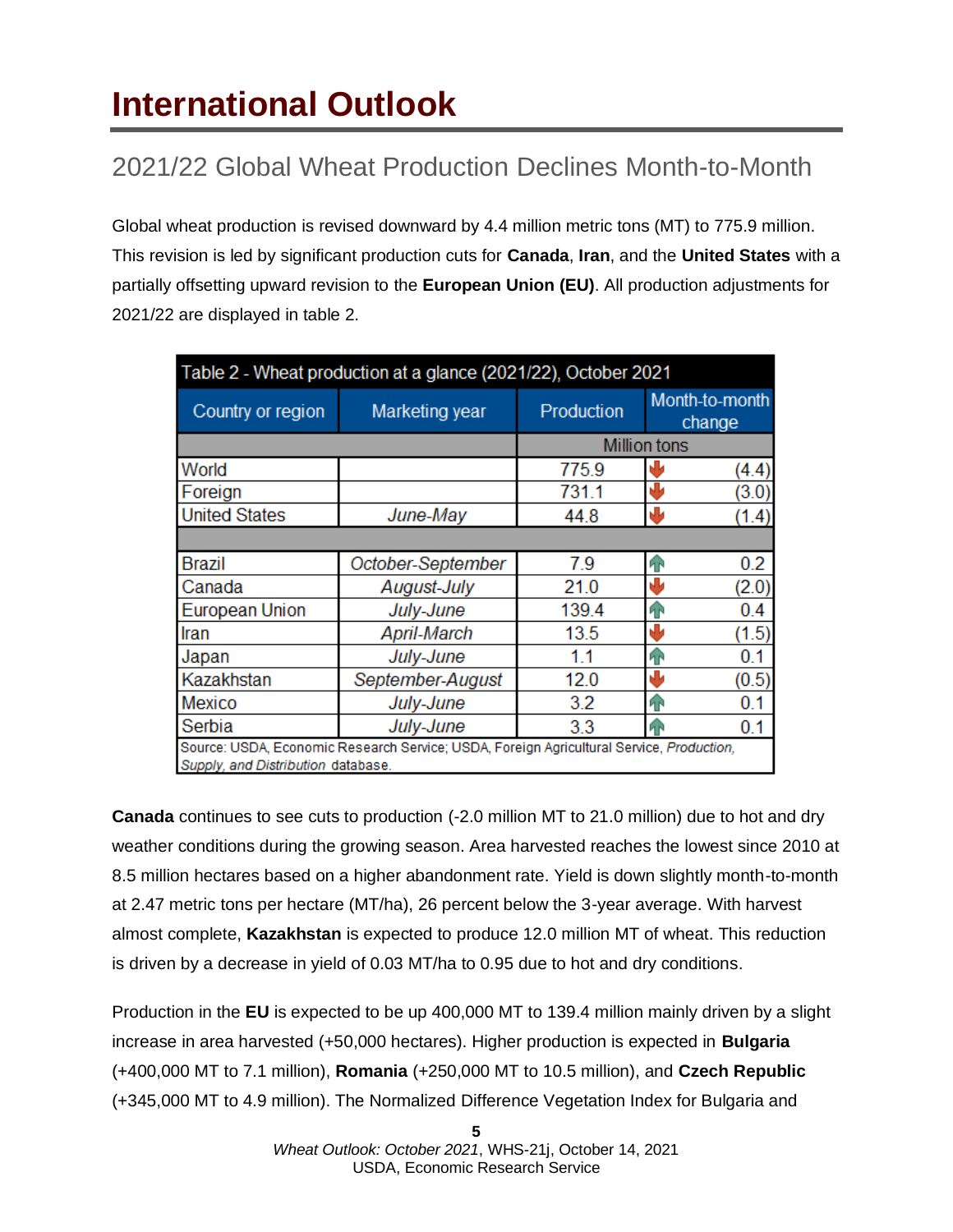Romania showed average to above average conditions warranting an increase in expected yield. This is partially offset by a reduction in **France** (-595,000 MT to 37.7 million) based on updated data from the Ministry of Agriculture.

Outside the major exporters, **Iran** saw a decline in production (table 3) that was partially offset with upward revisions to **Japan**, **Mexico**, and **Brazil**. A 10-percent reduction in production compared to the previous marketing year is expected for Iran. Drought conditions have resulted in a lower yield, tighter domestic production, and large imports. Japan has experienced favorable weather conditions in main producing regions. The expected yield is just short of the record at 5.16 MT/ha, up 0.65 month to month. Production and yields in Mexico are revised upwards as drought conditions have subsided during the monsoon season. The impacts of Hurricane Grace in the Puebla and Tlaxcala regions are currently unknown. Production in Brazil reaches 7.9 million MT as they have experienced mild temperatures coupled with sufficient moisture during the growing season. Yield is expected to reach the second highest on record at 2.93 MT/ha.

|                                     |                     | Official marketing year estimates |         |         |         | Marketing year revisions |                   |                   |                   |
|-------------------------------------|---------------------|-----------------------------------|---------|---------|---------|--------------------------|-------------------|-------------------|-------------------|
| Attribute                           | Unit                | 2017/18                           | 2018/19 | 2019/20 | 2020/21 | 2021/22                  | 2019/20<br>change | 2020/21<br>change | 2021/22<br>change |
| <b>Beginning stocks</b>             | Million metric tons | 10.4                              | 6.8     | 4.9     | 4.0     | 3.9                      | (1.3)             | (2.6)             | (3.6)             |
| Area harvested                      | Million hectares    | 6.5                               | 6.7     | 6.2     | 6.0     | 6.4                      | (0.5)             | (0.7)             | (0.3)             |
| Yield                               | Metric ton/hectare  | 1.95                              | 2.16    | 2.51    | 2.50    | 2.11                     |                   | ۰                 | (0.13)            |
| Production                          | Million metric tons | 12.7                              | 14.5    | 15.6    | 15.0    | 13.5                     | (1.3)             | (1.8)             | (1.5)             |
| Trade year imports                  | Million metric tons | 0.2                               | 0.2     | 2.0     | 2.2     | 4.5                      |                   |                   | 2.0 <sub>1</sub>  |
| <b>Total supply</b>                 | Million metric tons | 23.3                              | 21.4    | 21.7    | 21.0    | 21.9                     | (2.6)             | (4.3)             | (3.1)             |
| Feed and residual use               | Million metric tons | 1.5                               | 1.5     | 2.0     | 1.5     | 2.0                      |                   | (0.5)             | ٠                 |
| <b>FSI</b> consumption <sup>1</sup> | Million metric tons | 14.4                              | 14.6    | 15.2    | 15.4    | 15.6                     |                   | (0.2)             | (0.1)             |
| <b>Total consumption</b>            | Million metric tons | 15.9                              | 16.1    | 17.2    | 16.9    | 17.6                     |                   | (0.7)             | (0.1)             |
| Trade year exports                  | Million metric tons | 0.7                               | 0.3     | 0.5     | 0.3     | 0.3                      |                   |                   | ۰                 |
| <b>Ending stocks</b>                | Million metric tons | 6.8                               | 4.9     | 4.0     | 3.9     | 4.0                      | (2.6)             | (3.6)             | (3.0)             |

A multi-year revision was made for Iran that resulted in a tighter country balance sheet (table 3). **Iranian** supplies in 2020/21 are now estimated to be at the lowest level in nearly a decade. 2020/21 production in **Belarus** was also revised up by 548,000 MT to 2.8 million based on finalized production data.

#### Downward Revision to 2021/22 Global Wheat Consumption

Global wheat consumption is revised downwards by 1.5 million MT to 785.5 million due to cuts to both feed and residual use and food, seed, and industrial (FSI) consumption. FSI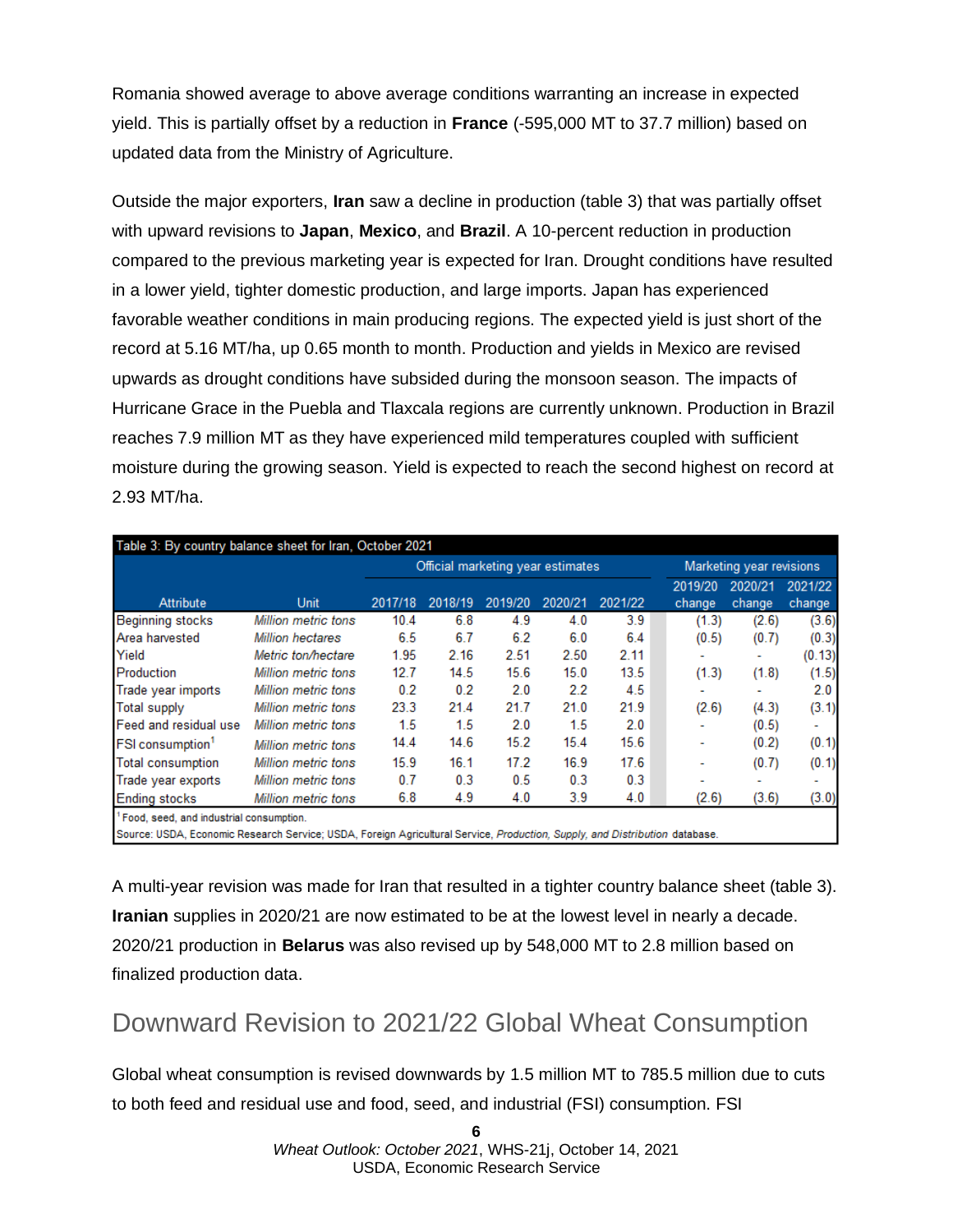consumption leads this downward revision with a 939,000 MT cut to 626.8 million based on cuts to **Canada** and **India**. Based on tighter domestic supplies, Canadian FSI consumption decreases by 100,000 MT to 5.1 million. India sees a 500,000 MT cut to FSI consumption as they continue to have a competitive edge to export to nearby markets. **Sudan** and **Iran** both see a 100,000 MT decrease to 2.8 million and 15.6 million, respectively. **Bangladesh** partially offsets these revisions with a 100,000 MT increase to 7.9 million. 2020/21 FSI consumption is adjusted down 1.2 million to 617.1 million led by revisions for Canada (-251,000 MT to 4.9 million) and Iran (-200,000 MT to 15.4 million).

Feed and residual use is adjusted down slightly based on tighter stocks as well as general expectations of a large price premium for wheat relative to corn. The most notable revisions were cuts to **Kazakhstan** (-250,000 MT to 1.3 million) and the **United States** (-680,000 MT to 3.7 million) due to tighter domestic supplies. These were partially offset with an increase to **Russia** (+500,000 MT to 17.5 million) that offsets the reduction to Russia's coarse grain feed use. For 2020/21 feed and residual use, **Iran** is adjusted downward by 500,000 MT to 1.5 million based on lower domestic production. **Australia** feed and residual use in 2020/21 is also revised down 500,000 MT to 4.5 million as exports remain robust.

A slight adjustment is also made to total consumption based on the local marketing year (MY) trade adjustments for 2021/22. The unaccounted trade is lowered by about 1.1 million MT to 1.6 million as a result of MY exports decreasing slightly while MY imports are adjusted higher. By adding this updated calculation of unaccounted trade to total consumption, the total adjusted consumption in 2021/22 is projected at 787.1 million MT.

#### Global Wheat Trade Higher Despite Decline in Production

Global wheat trade remains robust as wheat continues to be traded despite production concerns and higher export prices. July-June trade year (TY) exports increase by 890,000 MT to 201.8 million with stronger exports for **Australia**, the **EU**, and **India**. Ample supplies, at attractive prices, allows Australia to export to additional markets and become the third-largest exporter For more detail, see this month's *Grain: World Markets and Trade* published by the Foreign Agricultural Service. India is projected to have the largest exports since 2013/14 as global prices and demand remain strong. Partially offsetting this increase is a downward revision to Canadian exports due to production shortfalls. Canadian exports are revised down 1.5 million MT to 15.5 million, the lowest since 2004/05.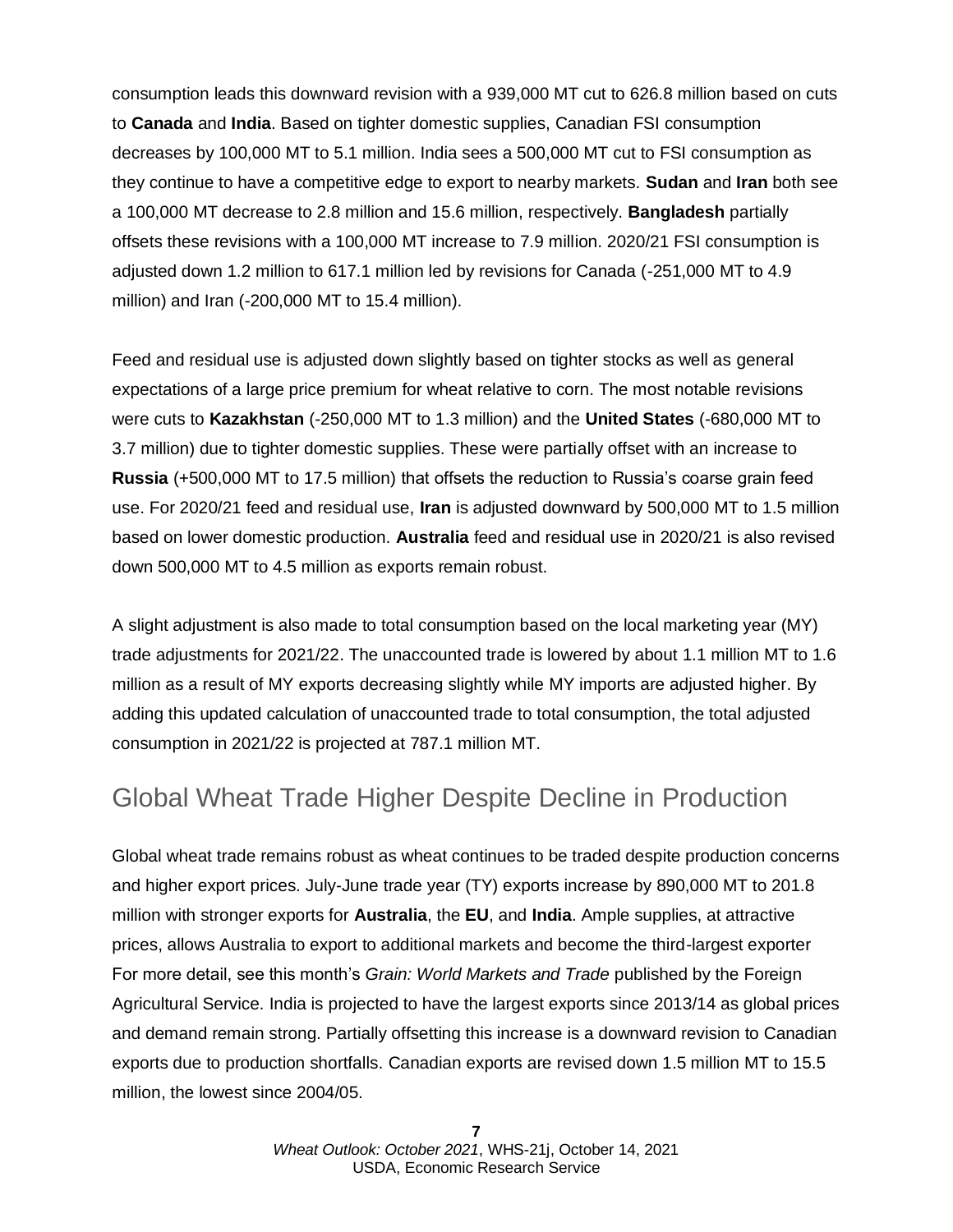TY imports in 2021/22 are revised up by 1.1 million MT to 198.1 million this month due to a large revision for **Iran**. Iran received a surge of imports from Russia in 2020/21 and is expected to be continue large imports in 2021/22 due to smaller domestic production. The 2.0 million MT increase in Iranian imports is partially offset by decreases to **Algeria**, the **EU**, and the **United States**. Algerian imports are revised down 150,000 MT to 7.0 million MT due to lower available reductions to Canadian supplies of durum. A summary of 2021/22 trade adjustments is available in table 4.

| Table 4 - Summary of 2021/22 trade adjustments, October 2021 <sup>1</sup>                                                      |                    |              |                    |                   |               |       |  |  |
|--------------------------------------------------------------------------------------------------------------------------------|--------------------|--------------|--------------------|-------------------|---------------|-------|--|--|
|                                                                                                                                | Trade year exports |              | Trade year imports |                   |               |       |  |  |
| Country or                                                                                                                     | October            |              |                    | October           |               |       |  |  |
| region                                                                                                                         | estimate           |              | Change             | estimate          | Change        |       |  |  |
|                                                                                                                                | 1,000 metric tons  |              |                    | 1,000 metric tons |               |       |  |  |
| World                                                                                                                          | 201,813            | <b>In</b>    | 890                | 198,144           | ИN            | 1,065 |  |  |
| <b>United States</b>                                                                                                           | 24,500             |              |                    | 3,500             | NЫ            | (200) |  |  |
|                                                                                                                                |                    |              |                    |                   |               |       |  |  |
| Algeria                                                                                                                        | 10                 |              |                    | 7,000             | ₩             | (150) |  |  |
| Australia                                                                                                                      | 24,500             | h            | 500                | 200               |               |       |  |  |
| Bangladesh                                                                                                                     |                    |              |                    | 7,400             | q,            | 200   |  |  |
| Canada                                                                                                                         | 15,500             | ۷b           | (1,500)            | 700               |               |       |  |  |
| Chile                                                                                                                          | 15                 |              |                    | 1,600             | $\bf \hat{P}$ | 100   |  |  |
| European Union                                                                                                                 | 35,500             | h            | 500                | 5,300             | ₩             | (100) |  |  |
| India                                                                                                                          | 4,500              | $\mathbf{P}$ | 1,000              | 25                |               |       |  |  |
| Iran                                                                                                                           | 250                |              |                    | 4,500             | ⋒             | 2,000 |  |  |
| Iraq                                                                                                                           |                    |              |                    | 2,600             | ₩             | (200) |  |  |
| Japan                                                                                                                          | 300                |              |                    | 5,600             | ₩             | (100) |  |  |
| Mexico                                                                                                                         | 800                | $\bigcap$    | 100                | 5,100             |               |       |  |  |
| Phillipinnes                                                                                                                   | 70                 |              |                    | 6,400             | ψ             | (100) |  |  |
| Saudi Arabia                                                                                                                   | 150                |              |                    | 3,000             |               | (200) |  |  |
| Month-over-month changes to the July/June Trade year. Changes less than                                                        |                    |              |                    |                   |               |       |  |  |
| 100,000 metric tons are not included.                                                                                          |                    |              |                    |                   |               |       |  |  |
| Source: USDA, Economic Research Service; USDA, Foreign Agricultural Service,<br>Production, Supply, and Distribution database. |                    |              |                    |                   |               |       |  |  |

### Global Ending Stocks Projected to be the Lowest Since 2016/17

Global ending stocks are projected to be down 6.0 million MT to 277.2 million in 2021/22. This is the lowest since 2016/17 and is largely driven by a 3.2 million MT decrease to major exporters' ending stocks. Major exporters' 2021/22 ending stocks are expected to be 33-percent lower than 2016/17 at 50 million MT (figure 2). Tighter ending stocks are expected for **Australia** (- 800,000 MT to 4.1 million) and the **EU** (-248,000 MT to 10.7 million) due to higher exports. Due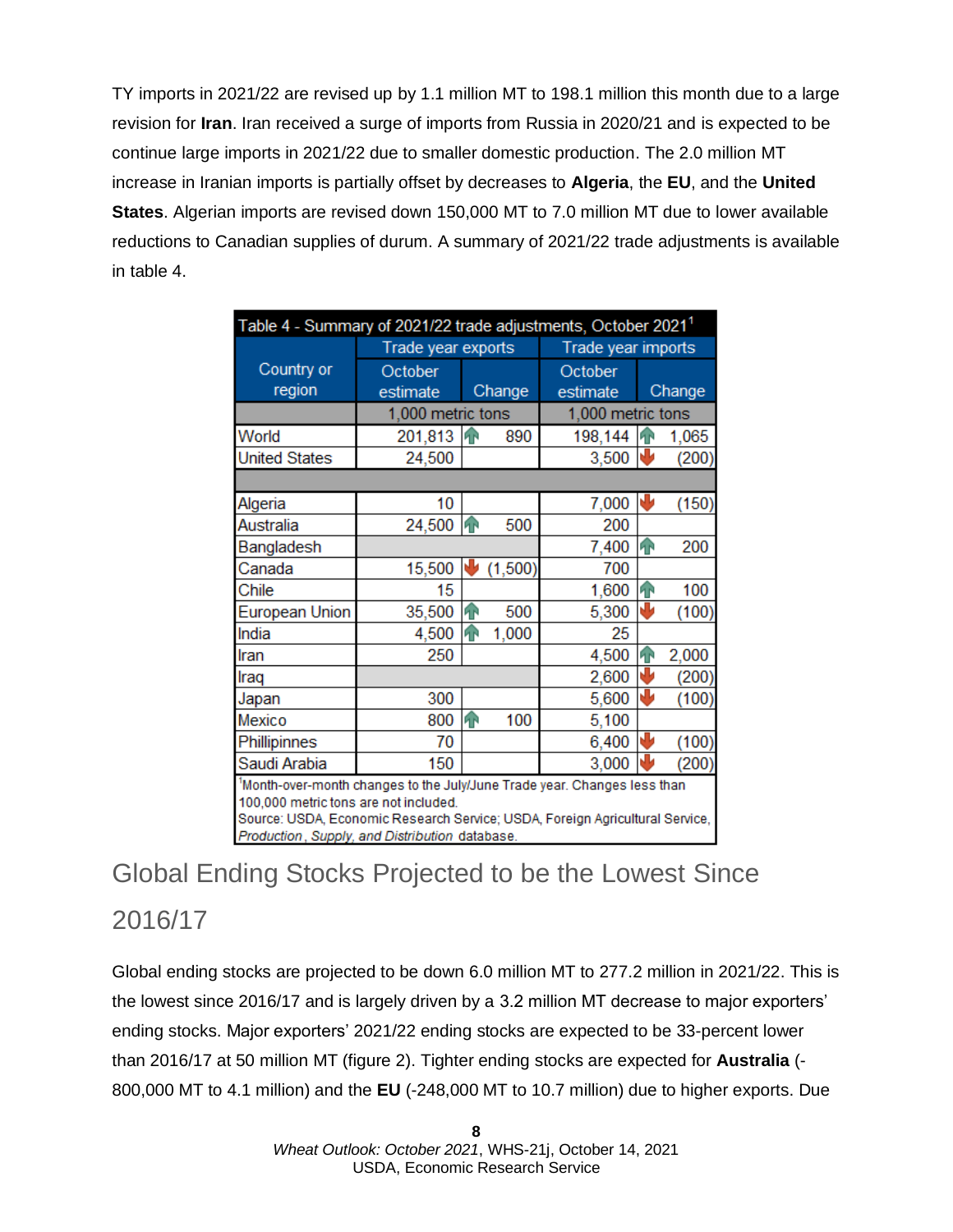to lower beginning stocks, **Argentina** ending stocks are revised down 500,000 MT to 2.7 million. **Russia** also sees a 500,000 MT downward revision to 9.5 million due to higher anticipated feed and residual use. Ending stocks held by exporters are typically considered a relevant metric for measuring supplies that are available to the world market. Outside of the major exporters, **Iran**  is expected to have 4.0 million MT in ending stocks at the end of 2021/22, down 3 million MT compared to September estimates. This makes Iran's 2021/22 ending stocks the tightest in 10 years.

Figure 2



#### **Major exporters' ending stocks, 2016/17 to 2021/22** Million metric tons (MMT)

Note: Major Exporters include Argentina, Australia, Canada, the EU, Kazakhstan, Russia, Ukraine, the United States Source: USDA, Economic Research Service; USDA, Foreign Agricultural Service, *Production, Supply, and Distribution* database.

2020/21 global ending stocks are also expected to be tighter by 4.2 million MT to 288.4 million largely due to the multi-year revision to Iran (table 3). Iran 2020/21 ending stocks are nearly cut in half to 3.9 million MT. Argentina and Australia's 2020/21 ending stocks are revised down 500,000 MT each due to robust exports.